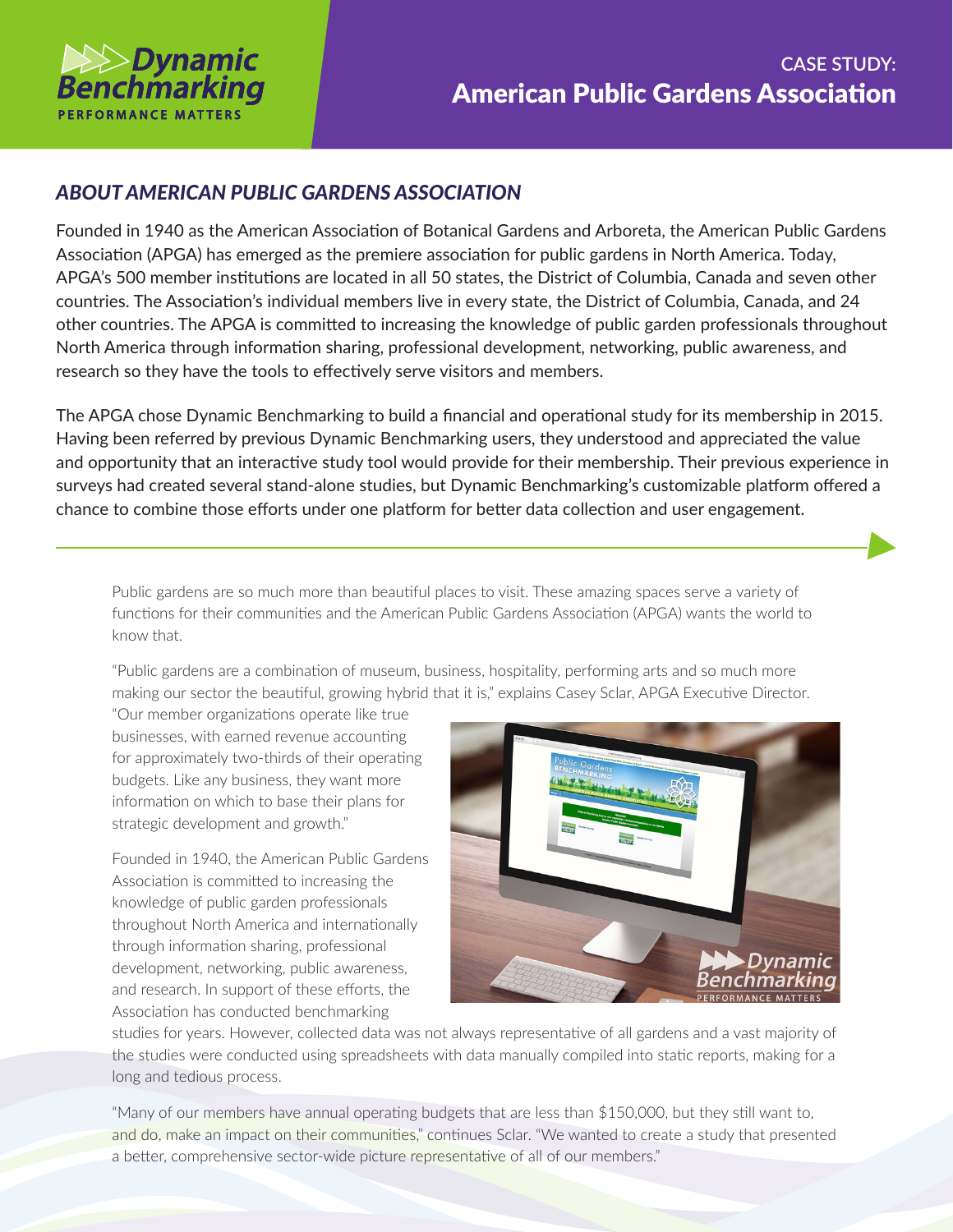In 2014, APGA convened a benchmarking committee and distributed a request for proposal (RFP) to create a better benchmarking study and process. The purpose of the RFP was to discover a solution that combined the many different surveys into a single study that would provide a sector-wide overview. The committee also wanted an interactive tool that would simplify data collection and analysis, as well as provide members with self-serve, customizable reports. In March 2015, APGA selected Dynamic Benchmarking to build their new solution.

"The Dynamic Benchmarking platform enables us to satisfy several directives and goals that are a part of our 5 year strategic plan," states Sclar. "Plus, the interactive nature of their reporting solutions allows our members to conduct data queries that we couldn't even imagine before."

The new survey platform is managing data sourced from several previous surveys; and new data collected relative to garden operations, size, plant holdings, educational and outreach programs and visitor and donor information. It also includes staffing and salary data for key garden positions. The interactive data collection, analysis and reporting tool is

**"Our benchmarking committee sought perspectives from many different kinds of member companies and employees. The survey is comprehensive and provides excellent comparison capabilities on many levels."**

## *Casey Sclar, Association Executive Director*

providing new insights into the impact of public gardens on their local economies, as well as more accurate measures of their operational and fiscal performance.

"Our benchmarking committee sought perspectives from many different kinds of member companies and employees," adds Sclar. "The resulting survey is comprehensive and provides excellent comparison capabilities on many levels."



APGA Member response to the new platform has also been overwhelmingly positive, with a marked increase in survey participation and in the quality of the data.

"We've literally been told that the new survey is 'better than sliced bread'," Sclar says about member feedback to the platform. "They have found it easy to use and easy to navigate. The number of help requests from our members has been minimal."

Survey participation has more than doubled since the last benchmarking study they conducted in 2008 and the data collected now offers a comprehensive look at the entire sector, offering a true understanding of the impact public gardens are making on their communities.